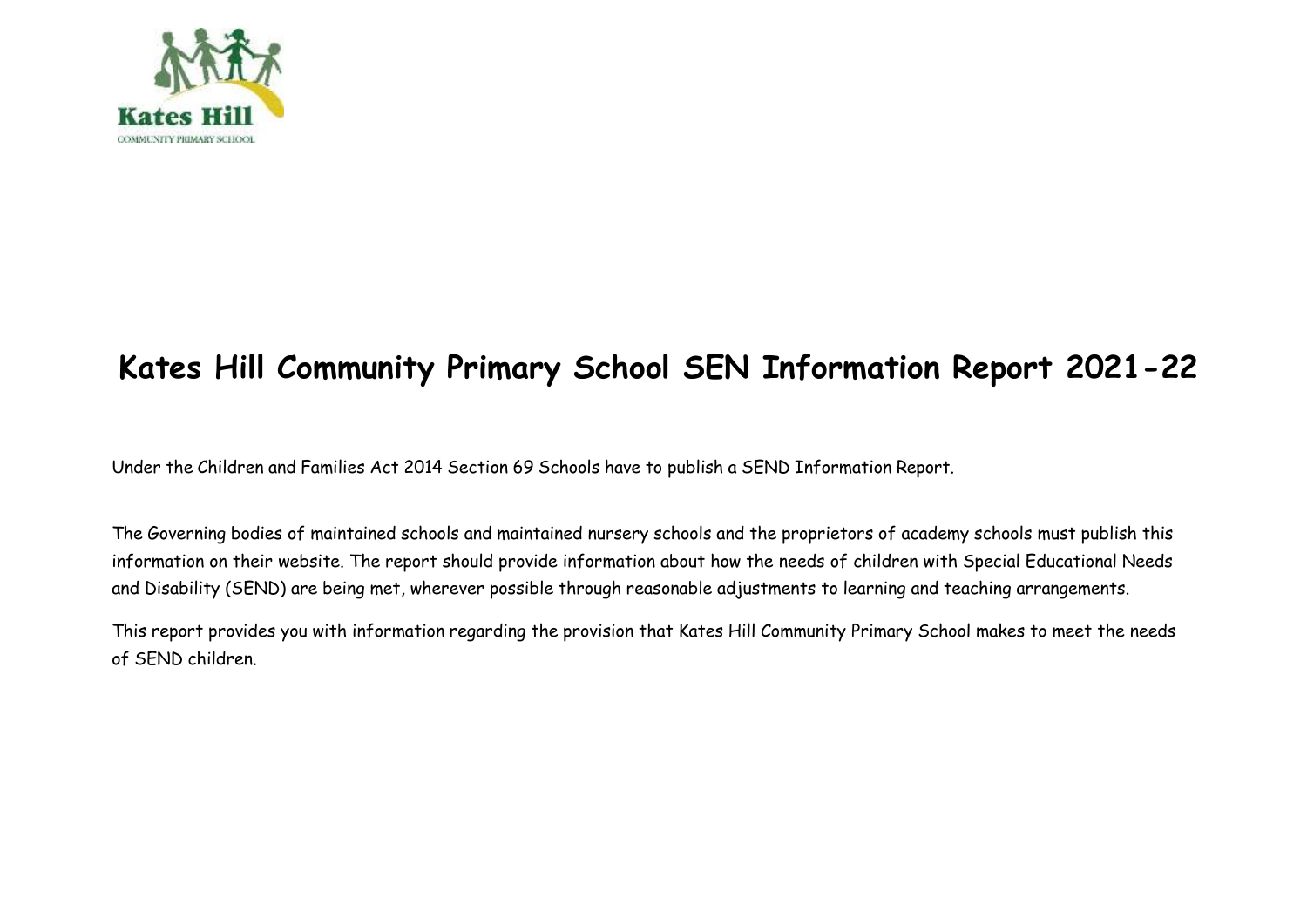

|                | <b>Information</b>       | What you can expect at Kates Hill Community Primary School                                                                                                                                                                                                                                                                                                                                                                                                  |
|----------------|--------------------------|-------------------------------------------------------------------------------------------------------------------------------------------------------------------------------------------------------------------------------------------------------------------------------------------------------------------------------------------------------------------------------------------------------------------------------------------------------------|
|                | Headings from the        |                                                                                                                                                                                                                                                                                                                                                                                                                                                             |
|                | <b>Act</b>               |                                                                                                                                                                                                                                                                                                                                                                                                                                                             |
| $\mathbf{1}$   | The kinds of special     | Kates Hill Community Primary is an inclusive mainstream Primary School catering for children                                                                                                                                                                                                                                                                                                                                                                |
|                | educational needs        | from the age of 3 (Nursery) to 11 (Year 6). It welcomes children with and without SEN equally.                                                                                                                                                                                                                                                                                                                                                              |
|                | that are provided        | It supports children with a range of Special Educational Needs and disabilities including:                                                                                                                                                                                                                                                                                                                                                                  |
|                | for.                     | physical and sensory, communication and interaction, cognition and learning and social, emotional<br>and mental health. Some of the specific issues within the four broad areas of Special needs<br>might include: speech and language, ADHD, Attachment Disorder, visual, hearing impairment or<br>other physical disability and moderate or specific learning difficulties.                                                                               |
|                |                          | The school uses its best endeavors to meet the needs of all children with Special Educational<br>Needs and /or a disability in consultation with parents, the local authority, as well as specialist<br>agencies from health, education and social care.                                                                                                                                                                                                    |
|                |                          | However, we acknowledge that a mainstream primary school, with large classes, may not always<br>be the most appropriate setting for some children with particular severe and complex needs.<br>For these children the school will work with the Local Education Authority, parents and the<br>child (where appropriate) to access a full time or part time placement within a specialist unit or<br>school, better equipped to meet their particular needs. |
| $\overline{c}$ | <b>Information about</b> | Children with a Special Need and/or a disability are identified to the Special Educational needs                                                                                                                                                                                                                                                                                                                                                            |
|                | the school's policies    | co-ordinator (SENCo- Mr Lee Waterfield) or to the Inclusion Support Manager (Mrs Margaret                                                                                                                                                                                                                                                                                                                                                                   |
|                | for the                  | Hollis) as early as possible via the school's Learning Pathway and if possible before the child                                                                                                                                                                                                                                                                                                                                                             |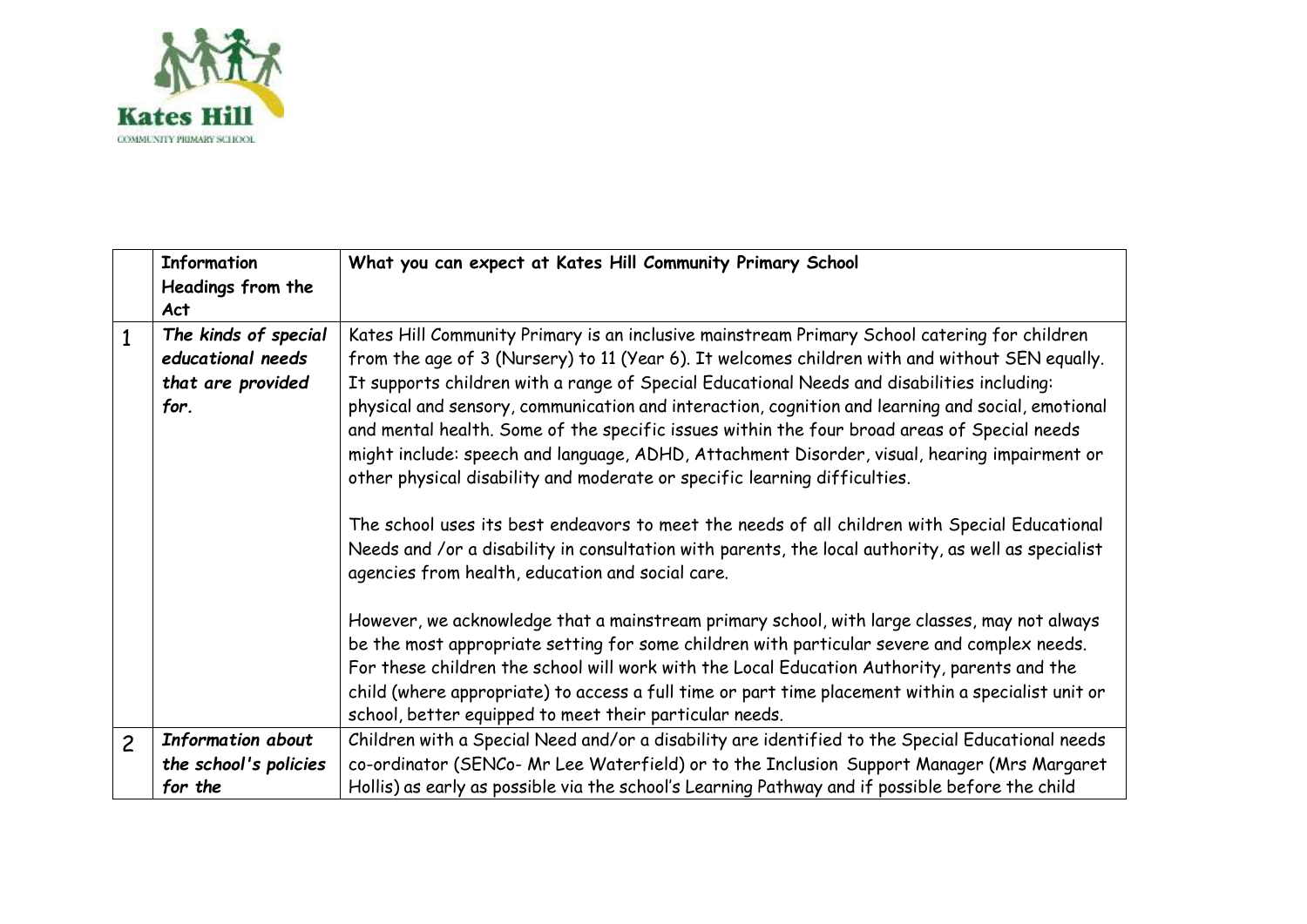

| identification and<br>assessment of pupils<br>with special<br>educational needs. | starts Nursery. This is usually by the child's parents but may also be through agencies working<br>with the child and parents for example the Health Visitors, the Specialist Early Years Team or<br>Speech and Language Therapy Service. The Nursery and Reception induction meetings and home<br>visits give parents further opportunities to share information or mention any concerns they<br>have.                                                                                    |
|----------------------------------------------------------------------------------|--------------------------------------------------------------------------------------------------------------------------------------------------------------------------------------------------------------------------------------------------------------------------------------------------------------------------------------------------------------------------------------------------------------------------------------------------------------------------------------------|
|                                                                                  | For children new to the school, starting mid-year or in Year 1-6, information about a child's SEN<br>is passed on by the previous school or setting, the parents, the child or any of the agencies<br>working with the child and their parents. For children in the Care of the Local Authority, the<br>expectation is that this information will be provided through the Personal Education Plan (PEP)<br>prior to the child starting or at least within the first week of their arrival. |
|                                                                                  | In some instances, a child's Special Needs or disability may not be obviously apparent until they<br>are a little older. However, as soon as a need is identified the information is shared immediately<br>with Mr Waterfield or Mrs Hollis by staff. Parents are encouraged to raise their concerns with<br>their child's class teacher in the first instance.                                                                                                                            |
|                                                                                  | Mr Waterfield, Mrs Hollis and teachers keep parents informed at all times about any concerns<br>they have about a child and any additional support that they provide.                                                                                                                                                                                                                                                                                                                      |
|                                                                                  | All children placed on the Special needs register will have a My Plan (an IEP or individual learning<br>plan)                                                                                                                                                                                                                                                                                                                                                                              |
|                                                                                  |                                                                                                                                                                                                                                                                                                                                                                                                                                                                                            |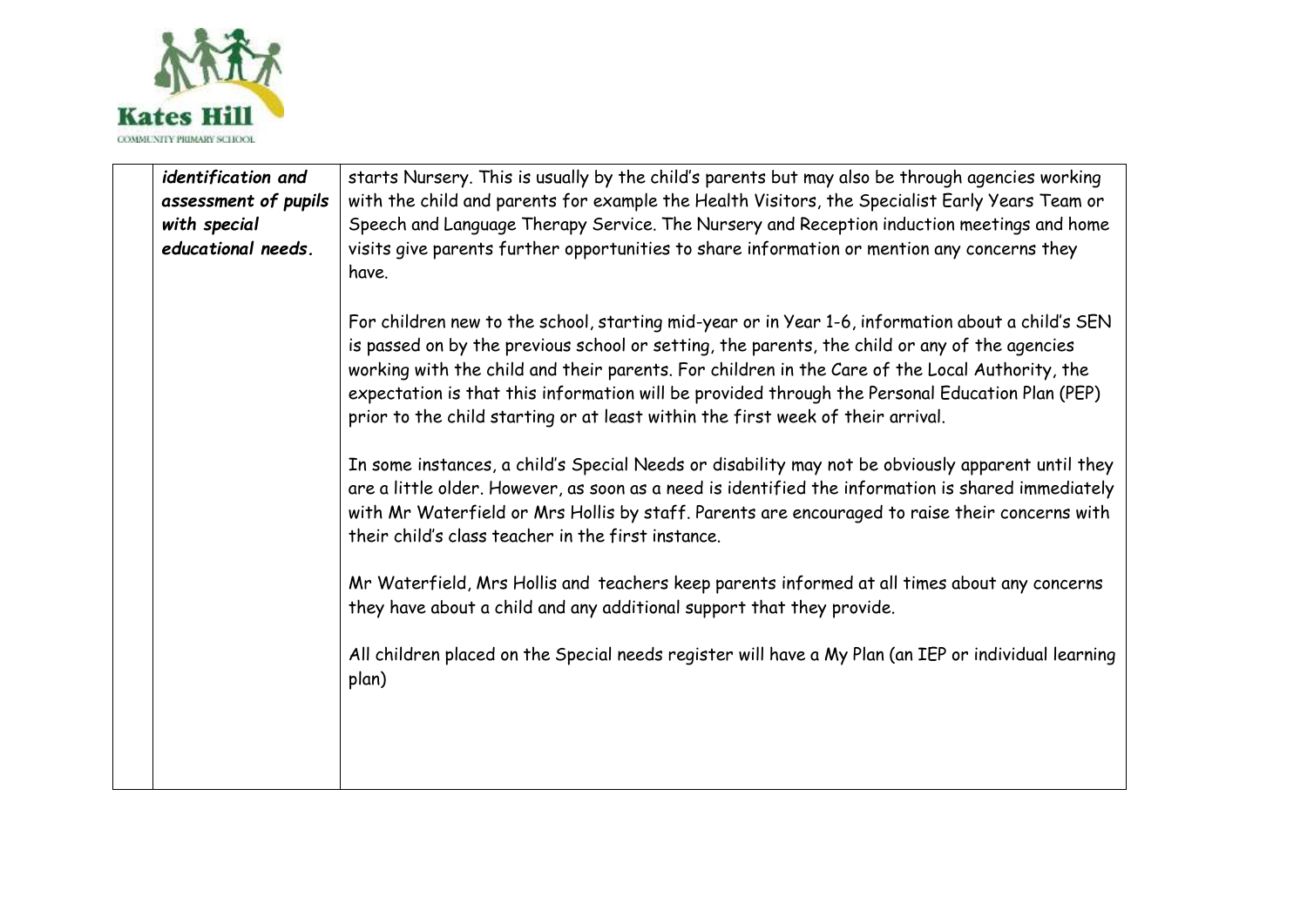

| 3 | <b>Information about</b> | The effectiveness of SEN provision is monitored directly through:                                   |
|---|--------------------------|-----------------------------------------------------------------------------------------------------|
|   | the school's policies    | 1. Classroom based teacher assessments                                                              |
|   | for making provision     | 2. Formative assessment results                                                                     |
|   | for pupils with          | 3. Monitoring of My Plan targets and books                                                          |
|   | special educational      | 4. Provision Map                                                                                    |
|   | needs whether or         | 5. SEN register                                                                                     |
|   | not pupils have EHC      |                                                                                                     |
|   | Plans, including-        | Mr Waterfield maintains a list of children with SEN on the SEN Register . This is currently         |
|   |                          | shown in line with a tier system. Tier 1: ('K') which means a child will be receiving extra support |
|   |                          | from their teacher or another member of the school's staff; Tier 2: $(X + Y)$ a child will be       |
|   |                          | receiving extra support from an outside agency such as Speech and Language or Educational           |
|   |                          | Psychology; Tier 3: Educational Health Care Plan (EHCP which has replaced a statement). An          |
|   |                          | EHCP equates to the highest level of need; usually severe or complex (coded as 'E')                 |
| a | how the school           | The SEN register also shows the area of SEN need: Cognition and Learning, Communication and         |
|   | evaluates the            | Interaction, Social, Emotional and Mental Health and Sensory/Physical Impairment.                   |
|   | effectiveness of its     |                                                                                                     |
|   | provision for such       | Mr Waterfield monitors the progress of the children, and in discussion with parents and class       |
|   | pupils;                  | teachers determines if the child needs to remain on the register. If sufficient progress has        |
|   |                          | been made they may be removed.                                                                      |
|   |                          |                                                                                                     |
|   |                          |                                                                                                     |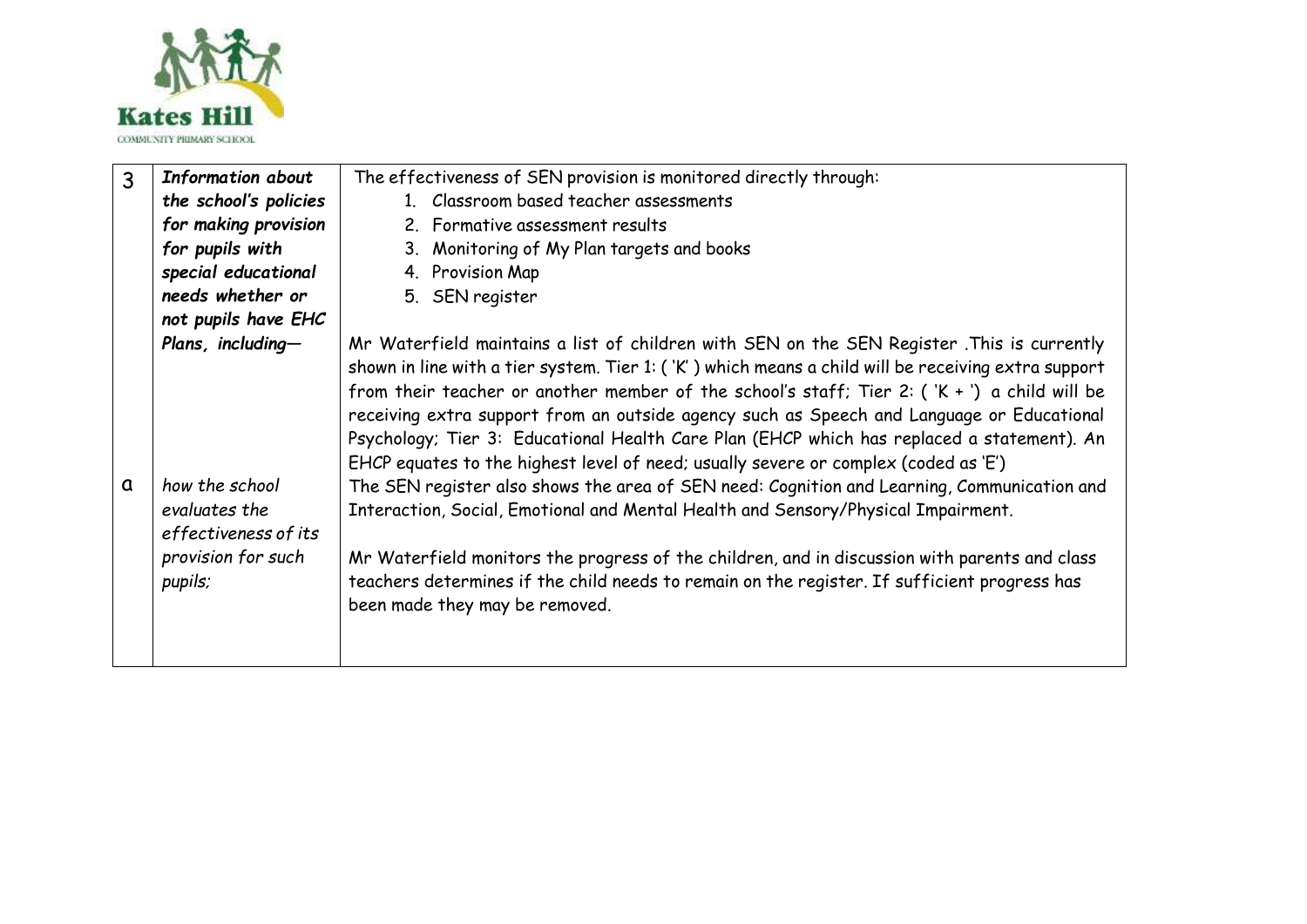

|             |                                                                    | At Kates Hill Community Primary School, the progress and effectiveness of the support and<br>interventions provided for individuals identified with SEN or Disability will be analysed by the<br>Senior Leadership team as part of the Pupil progress meetings and Raising Attainment Plan<br>Review                                                                              |
|-------------|--------------------------------------------------------------------|-----------------------------------------------------------------------------------------------------------------------------------------------------------------------------------------------------------------------------------------------------------------------------------------------------------------------------------------------------------------------------------|
|             |                                                                    | Intervention Provision Maps or My Plans will be evaluated at the end of a strategy or<br>intervention. The attainment and progress of pupils will also be tracked each term. The class<br>teacher will revise the support in light of the pupil's progress and development against<br>targets set. Any outcomes or changes to the support will be discussed with the Phase leader |
|             |                                                                    | or Inclusion Support Manager and shared with parents.                                                                                                                                                                                                                                                                                                                             |
|             |                                                                    | In addition, the SEN Governor, SENCo and school leaders will regularly review the use of<br>expertise and resources used to address SEN. The quality of the whole school provision will<br>be evaluated as part of our approach to school improvement.                                                                                                                            |
| $\mathsf b$ | the school's<br>arrangements for<br>assessing and<br>reviewing the | All children are given individual targets to meet. Where children continually fail to meet<br>targets over a couple of termly review periods, as part of the analysis Mr Waterfield with<br>$SLT$ support will consider what additional or different support might be appropriate.                                                                                                |
|             | progress of pupils<br>with special                                 | Personalised targets are recorded into My Plan books and will be monitored by class teachers<br>and Mr Waterfield.                                                                                                                                                                                                                                                                |
|             | educational needs:                                                 | Children will be expected to work on targets (where appropriate) as part of their Maths and<br>English lessons as this will be monitored By members of the Senior Leadership team.                                                                                                                                                                                                |
|             |                                                                    | Additional interventions children are working on and their progress towards meeting these<br>targets are reviewed by the class teacher and recorded on the schools provision map.                                                                                                                                                                                                 |
|             |                                                                    |                                                                                                                                                                                                                                                                                                                                                                                   |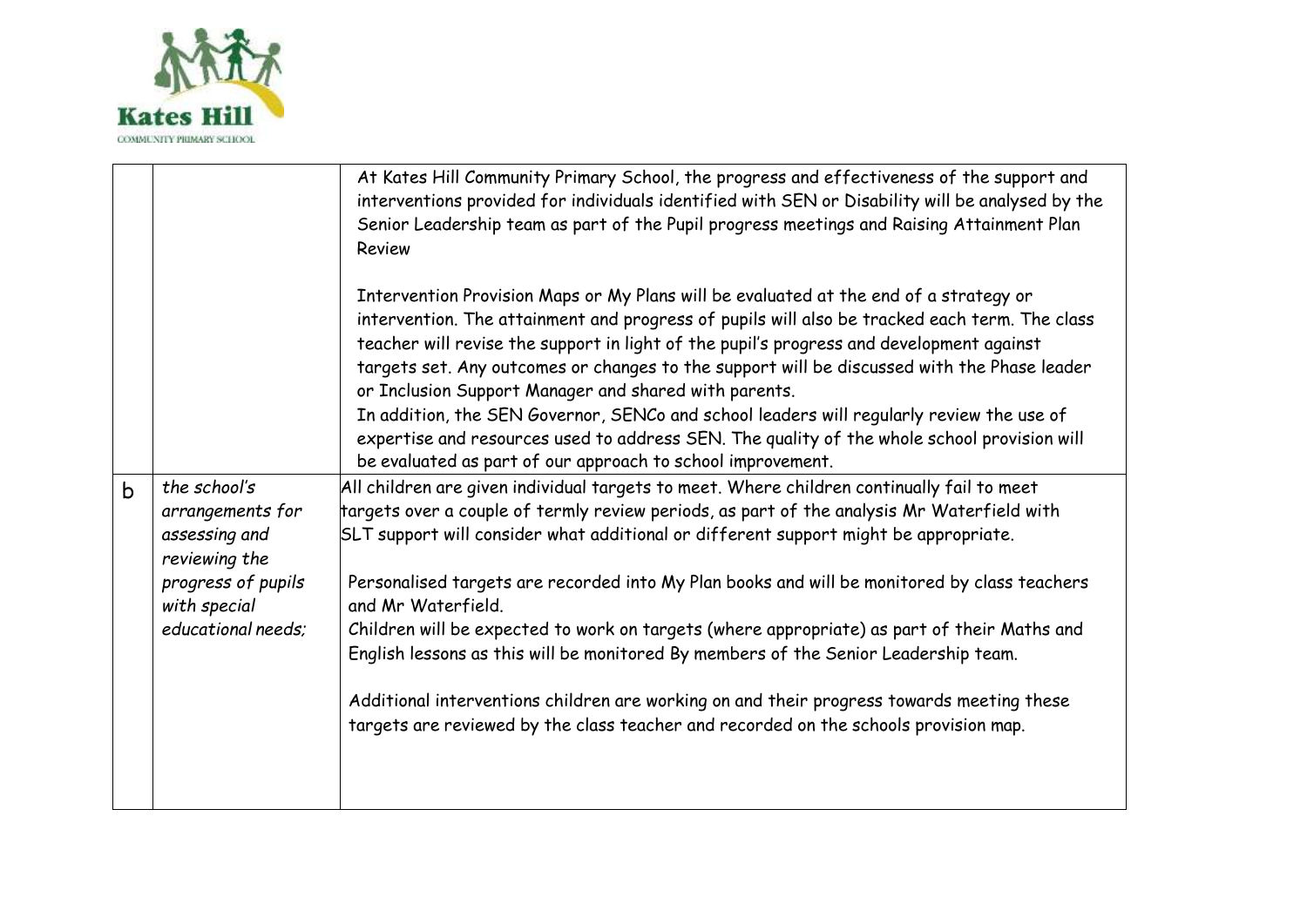

|              |                                                                                   | Some children have additional assessments and targets set by outside agencies including<br>Speech and Language, Specialist Early Years Support (SEYS), Visual and Hearing Impairment<br>Services. The programme of work is delivered by teaching assistants and teachers in school<br>(including a specialist speech and language TA - Mrs Roberts) and they keep sessional records<br>documenting progress made and any additional concerns raised. The outside agencies review<br>and reassess progress according to their own protocols and submit a written report to school.<br>Children with severe and complex needs have personalised support plans detailing targets set<br>and progress made. These are reviewed termly. Children with EHCPs also have a multi-agency<br>annual review of progress which is reported to the Local Authority.<br>In addition to the My Plans, the Foundation Stage's Learning Journey also provides an<br>evidence base to monitor the progress of pre-school children with SEN.<br>This information is shared with parents at the My Plan reviews and/or parents evenings as part<br>of the normal review process. In addition, Mr Waterfield or Mrs Hollis will contact parents to<br>arrange a meeting to discuss any concerns outside of the review/parents evening meetings. |
|--------------|-----------------------------------------------------------------------------------|----------------------------------------------------------------------------------------------------------------------------------------------------------------------------------------------------------------------------------------------------------------------------------------------------------------------------------------------------------------------------------------------------------------------------------------------------------------------------------------------------------------------------------------------------------------------------------------------------------------------------------------------------------------------------------------------------------------------------------------------------------------------------------------------------------------------------------------------------------------------------------------------------------------------------------------------------------------------------------------------------------------------------------------------------------------------------------------------------------------------------------------------------------------------------------------------------------------------------------------------------------------------------------------------------------------------------|
| $\mathsf{C}$ | the school's approach<br>to teaching pupils<br>with special<br>educational needs: | Kates Hill has high expectations for all pupils and class teachers are expected to plan and<br>resource class work with the developmental needs and specific abilities of children taken into<br>account. Identification of additional learning needs and strategies to support them are<br>explicitly notated in teachers planning.<br>Children with SEN are expected to make at least 2 sublevels progress each year for both<br>English and Maths. However, it is acknowledged that for a few children, this will not be<br>achieved and they will follow their own developmental pathway. Parents will be made aware of                                                                                                                                                                                                                                                                                                                                                                                                                                                                                                                                                                                                                                                                                                |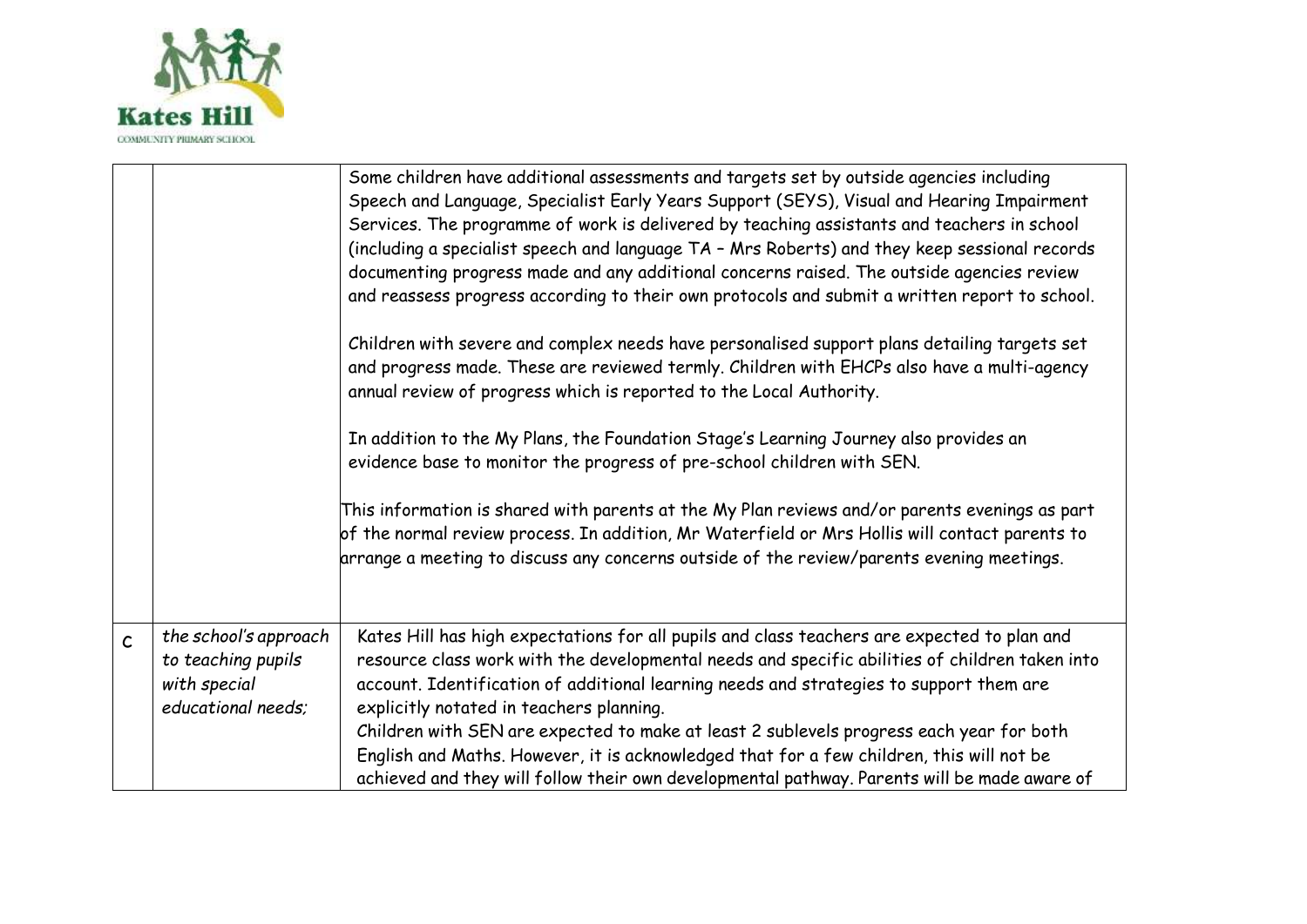

|   |                                                                                           | the levels at which their child is working and the level at which most other children of their<br>age are actually working.                                                                                                                                                                                                                                                                                                                                                                                                                                                                               |
|---|-------------------------------------------------------------------------------------------|-----------------------------------------------------------------------------------------------------------------------------------------------------------------------------------------------------------------------------------------------------------------------------------------------------------------------------------------------------------------------------------------------------------------------------------------------------------------------------------------------------------------------------------------------------------------------------------------------------------|
|   |                                                                                           | Copies of Support plans, external agency reports etc. are given to the teachers to inform<br>their planning and resourcing requirements and kept in securely stored folders for each class.<br>In some year groups, there are additional teaching assistants whose role may be to support a<br>specific child within the group or to work alongside the teacher in maximising the<br>opportunities for the child to work within an adult led group.                                                                                                                                                       |
|   |                                                                                           | Children with more complex needs have access to the Nurture classroom where they follow a<br>highly personalised curriculum to address their learning and social, emotional and mental<br>health needs led by Miss Owens.                                                                                                                                                                                                                                                                                                                                                                                 |
| d | how the school<br>adapts the<br>curriculum and<br>learning environment<br>for pupils with | At Kates Hill we pride ourselves on being a fully inclusive school. We work hard to make sure we<br>meet the individual needs of each pupil to enable the potential of every child to be developed,<br>both academically and personally. We want all children to believe they can achieve, to have<br>respect for themselves and others and have pride in their environment and community.                                                                                                                                                                                                                |
|   | special educational<br>needs:                                                             | All children access a broad and balanced curriculum including the SATs, MTC and Phonics tests<br>alongside their peers. For a very small number of children the curriculum and assessments may<br>be amended or otherwise supported to meet their very specific needs - where this is the case it<br>is reflected in the child's My Plan and parents are kept informed. On some occasions a child may<br>be disapplied from the National Tests, if they are working too far below the expected levels<br>and it is decided, in consultation with parents that it is not in their best interests to do so. |
|   |                                                                                           |                                                                                                                                                                                                                                                                                                                                                                                                                                                                                                                                                                                                           |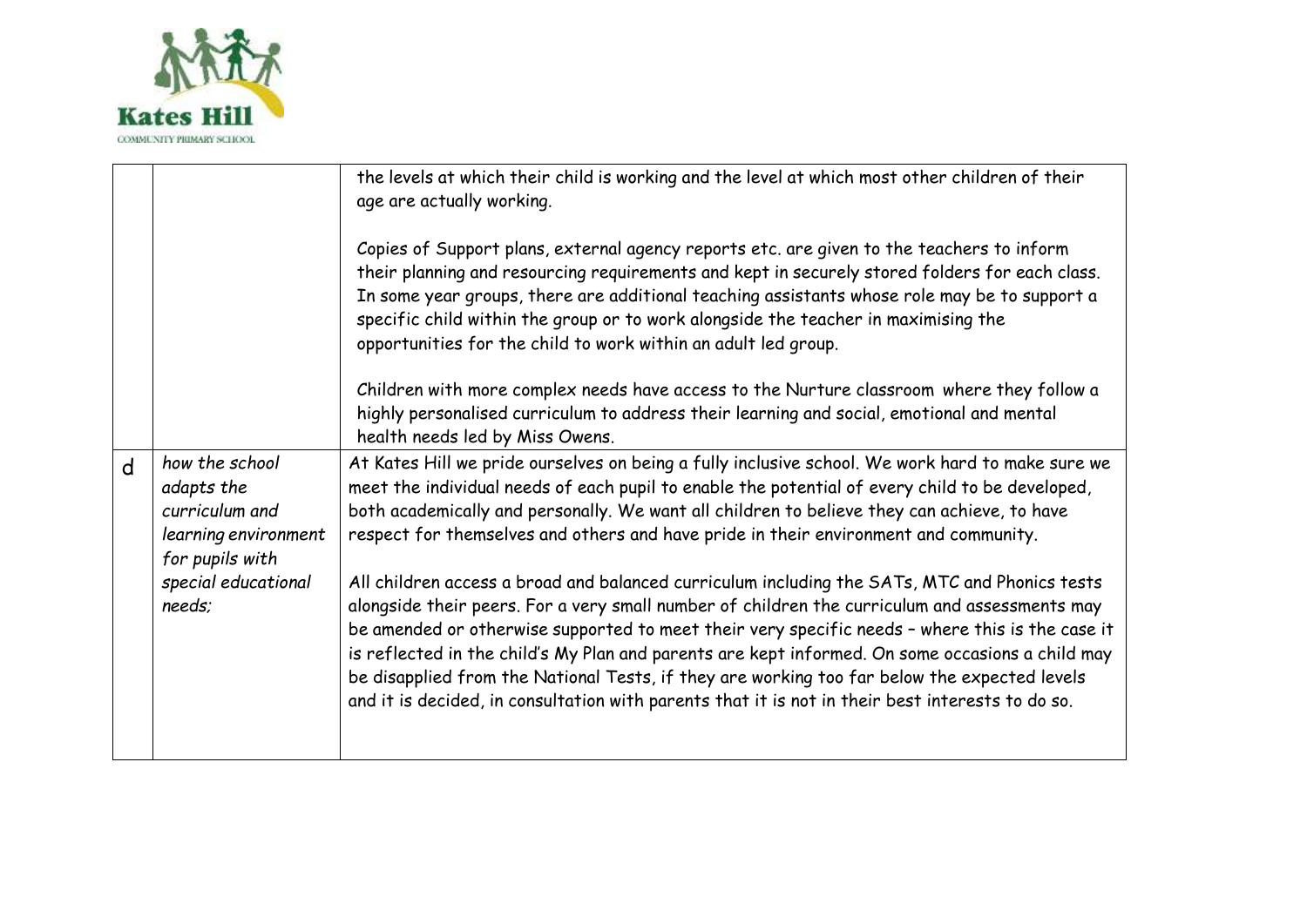

| The school building is fully accessible to parents and children with disabilities. A care room<br>with a toilet and shower, have been purpose built for people with physical disabilities.                                                                                   |
|------------------------------------------------------------------------------------------------------------------------------------------------------------------------------------------------------------------------------------------------------------------------------|
| The school has 2 lifts, where children need to use the lifts, a member of staff is<br>specifically allocated to them to operate the lift it.                                                                                                                                 |
| There are allocated disabled parking bays in the main school car park.                                                                                                                                                                                                       |
| For parents for whom English is not their first language, information may be relayed using staff<br>who speak the same language, other parents, including family members (with permission) or<br>interpreters provided by outside agencies.                                  |
| Documents written by the Local Authority on SEN and EHCPs are available in school and on the<br>schools website.                                                                                                                                                             |
| The learning environment has been adapted to provide additional rooms to accommodate Speech<br>and Language and Nurture classrooms for children with Communication and Interaction, social,<br>emotional or mental health issues or complex/specific learning difficulties . |
| For some children with language difficulties, who may have an individual programme developed<br>by the Speech and Language therapy service support is provided by a specialist teaching<br>assistant, Miss Roberts.                                                          |
| Teaching assistants and class teachers work in co operation with Mr Waterfield to enable the<br>children in their class to access the curriculum.                                                                                                                            |
|                                                                                                                                                                                                                                                                              |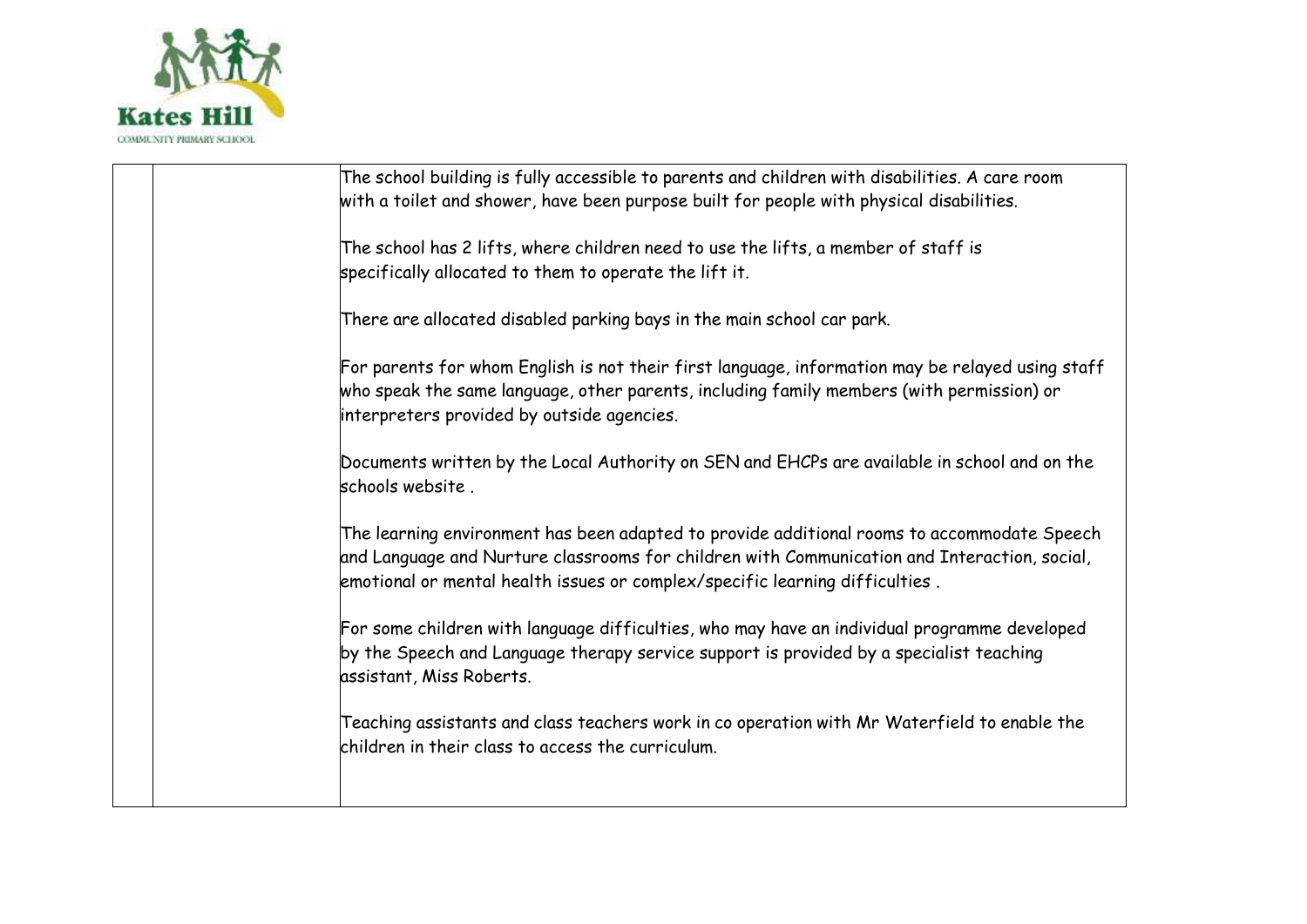

| e | additional support<br>for learning that is<br>available to pupils<br>with special<br>educational needs;                  | The school's SEN Policy provides much greater detail about the type of support, interventions,<br>strategies and resources that may be used to help meet the needs of each child. Once a child's<br>needs have been identified and the relevant assessments undertaken, the class teacher and /or<br>Mr Waterfield, Mrs Hollis will inform parents as to how school is planning to support their child<br>and what they might do to help at home.<br>This additional and/or different support might be in the form of:<br>special equipment eg. special pencil grips, scissors, cushions<br>Access to Nurture or Pastoral support<br>Additional TA support within the classroom directed at a particular child or group more<br>frequently than the majority of children within the class<br>Targeted individual support within the classroom by phase leaders, teachers or teaching<br>assistants<br>Specially adapted keyboard/mouse as needed<br>Reading, Writing, Maths Interventions, (Letters & Sounds, Numicon, Number box)<br>Social Communication Individual/Group Support<br>Group Co-ordination development - Get Moving, Jump Ahead<br>Speech and Language Therapy support (individual/group)<br>Targeted individual /paired or small group support to address specific and individual<br>targets - children are withdrawn from their classes to facilitate this where<br>appropriate. |
|---|--------------------------------------------------------------------------------------------------------------------------|----------------------------------------------------------------------------------------------------------------------------------------------------------------------------------------------------------------------------------------------------------------------------------------------------------------------------------------------------------------------------------------------------------------------------------------------------------------------------------------------------------------------------------------------------------------------------------------------------------------------------------------------------------------------------------------------------------------------------------------------------------------------------------------------------------------------------------------------------------------------------------------------------------------------------------------------------------------------------------------------------------------------------------------------------------------------------------------------------------------------------------------------------------------------------------------------------------------------------------------------------------------------------------------------------------------------------------------------------------------------------------------------------|
| f | activities that are<br>available for pupils<br>with special<br>educational needs in<br>addition to those<br>available in | Children with Special Needs are actively encouraged to access activities before and after<br>school - including the Early Bird breakfast club as well as numerous after school clubs and<br>summer school. In some specific instances additional support will be made available if a child has<br>$\alpha$ particular need that would otherwise be a barrier to their participation.                                                                                                                                                                                                                                                                                                                                                                                                                                                                                                                                                                                                                                                                                                                                                                                                                                                                                                                                                                                                               |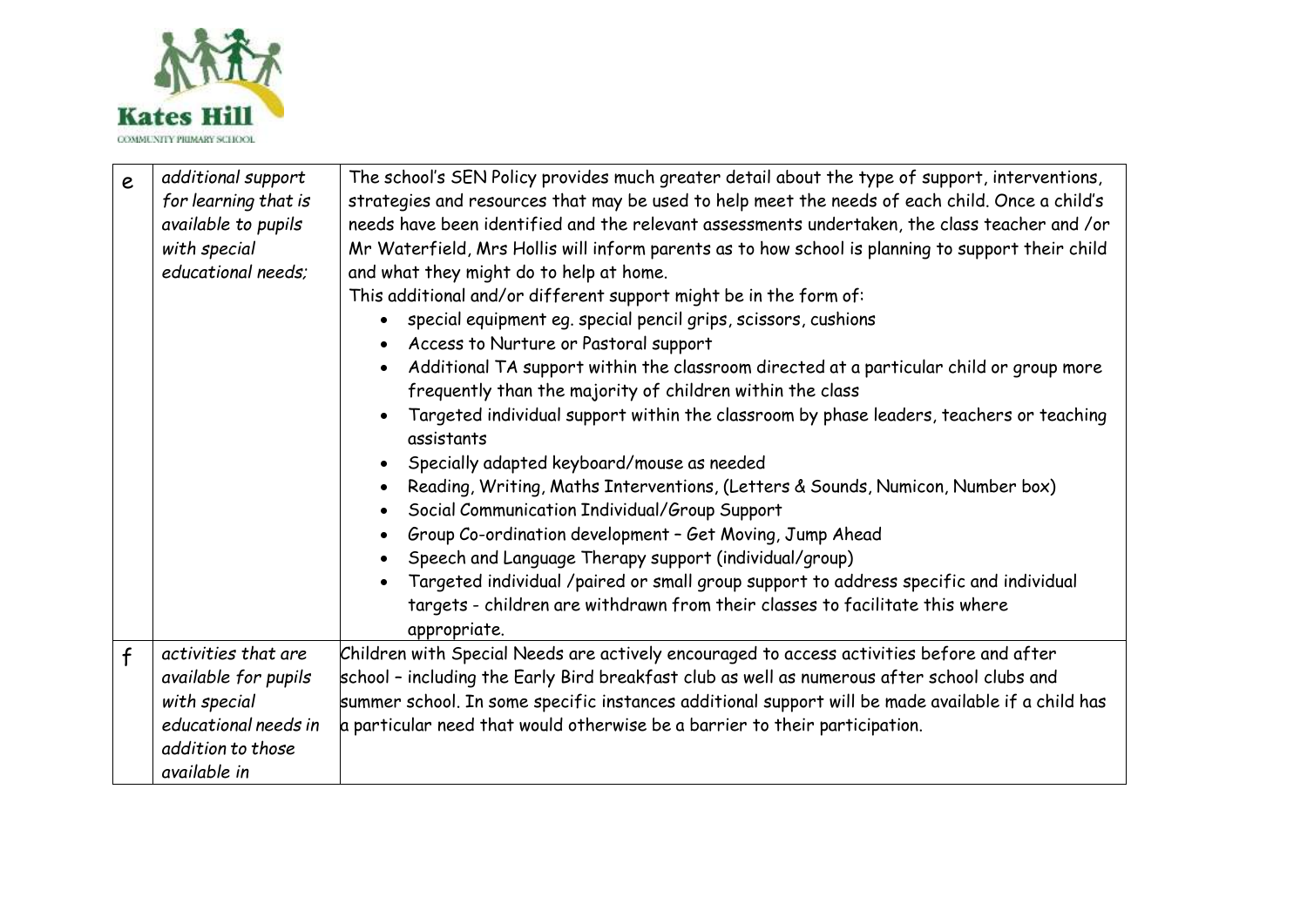

|                | accordance with the<br>curriculum                                                                                                        | In some cases, Additional support on trips is required. This is included in their Individual Risk<br>assessment. Additional support may also need to be provided for certain children with behavior<br>difficulties or physical and sensory difficulties .                                                                                                                                                                                                                                                                                                                                                                                                                                                                                                                                                                                                                                                                                                                                                                                 |
|----------------|------------------------------------------------------------------------------------------------------------------------------------------|--------------------------------------------------------------------------------------------------------------------------------------------------------------------------------------------------------------------------------------------------------------------------------------------------------------------------------------------------------------------------------------------------------------------------------------------------------------------------------------------------------------------------------------------------------------------------------------------------------------------------------------------------------------------------------------------------------------------------------------------------------------------------------------------------------------------------------------------------------------------------------------------------------------------------------------------------------------------------------------------------------------------------------------------|
| $\overline{g}$ | support that is<br>available for<br>improving the<br>emotional and social<br>development of<br>pupils with special<br>educational needs. | The school has been awarded the accredited Wellbeing Award for Schools (WAS).<br>The school is committed to providing a whole school approach to improving the mental health and<br>wellbeing of all it's pupils and staff to ensure they work and learn in a happy, safe environment.<br>Nurture Group supports children with social and emotional needs. As part of the nurture<br>curriculum, the children are supported to become more resilient, assertive, emotionally<br>intelligent etc. The nurture team also support  other identified children's individual social and<br>emotional needs throughout school both in class and on the playground as necessary. This may be<br>to address anger issues, bereavement, attachment, low levels of confidence and self-esteem and<br>to help them to develop positive relationships with their peers and staff.<br>School purchases additional support from the School Counselling Service on a weekly basis<br>working with individual children and where appropriate their parents. |
| 4              | The name and<br>contact details of<br>the Special<br><b>Education Needs</b><br>Co-ordinator                                              | The SENCo is currently Mr Lee Waterfield.<br>Iwaterfield@kates-hill.dudley.sch.uk or ring on 01384<br>818701<br>Special Needs is also co-ordinated by Mrs Hollis as part of her role as Inclusion Support Manager.<br>mhollis@kates-hill.dudley.sch.uk or ring on 01384 818707                                                                                                                                                                                                                                                                                                                                                                                                                                                                                                                                                                                                                                                                                                                                                             |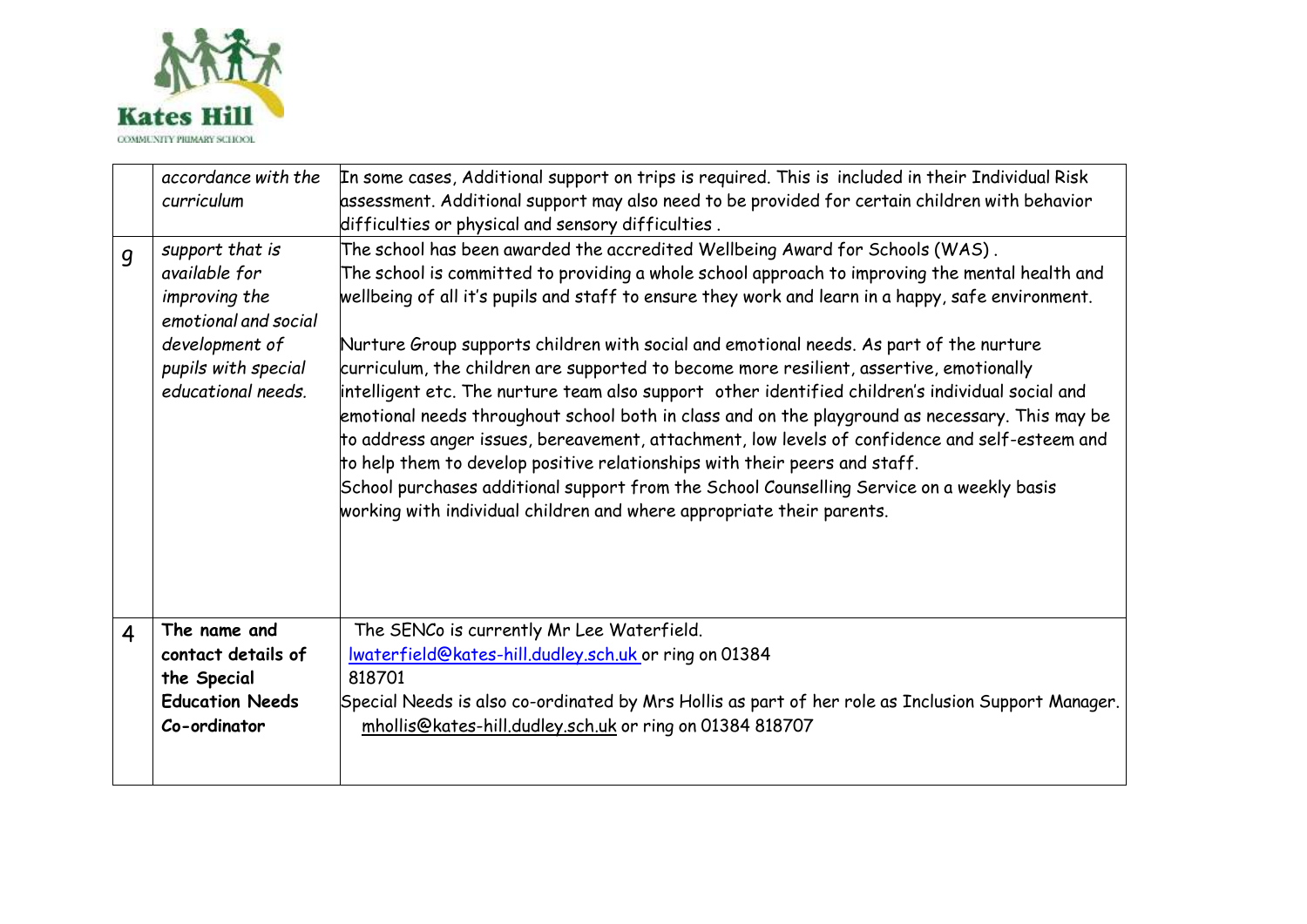

| 5 | <b>Information about</b> | Staff training needs are identified by staff during their performance management review.         |
|---|--------------------------|--------------------------------------------------------------------------------------------------|
|   | the expertise and        | However, staff are encouraged to be proactive in identifying their own training needs and        |
|   | training of staff in     | bringing them to the attention of Mr Waterfield and Mrs Hollis.                                  |
|   | relation to children     |                                                                                                  |
|   | and young people         | At times it may be necessary to consult with outside agencies to receive their more              |
|   | with SEN and about       | specialised expertise or training.                                                               |
|   | how specialist           | The agencies used by the school include:                                                         |
|   | expertise will be        | • Autism Outreach Team                                                                           |
|   | secured.                 | <b>Child Protection Advisors</b>                                                                 |
|   |                          | <b>Educational Psychologist</b><br>٠                                                             |
|   |                          | CAMHS (Child & Adolescent Mental Health Service)<br>$\bullet$                                    |
|   |                          | PIMIS (Physical Impairment & Medical Inclusion) to support pupils with physical and<br>$\bullet$ |
|   |                          | sensory disabilities                                                                             |
|   |                          | Children's Services<br>$\bullet$                                                                 |
|   |                          | Speech and Language Therapy<br>٠                                                                 |
|   |                          | Occupational Therapy                                                                             |
|   |                          | Physiotherapy                                                                                    |
|   |                          | <b>School Nurse</b><br>$\bullet$                                                                 |
|   |                          | Counselling service                                                                              |
|   |                          | Dudley Learning Support Service<br>$\bullet$                                                     |
|   |                          | Specialist Early Years Service (SEYS)<br>$\bullet$                                               |
|   |                          | Sycamore Support Service<br>$\bullet$                                                            |
|   |                          | <b>Visual Impairment Service</b><br>$\bullet$                                                    |
|   |                          | <b>Hearing Impairment Service</b><br>$\bullet$                                                   |
|   |                          |                                                                                                  |
|   |                          | Many of these agencies are Traded Services for which the school pays from the Delegated          |
|   |                          | Budget.                                                                                          |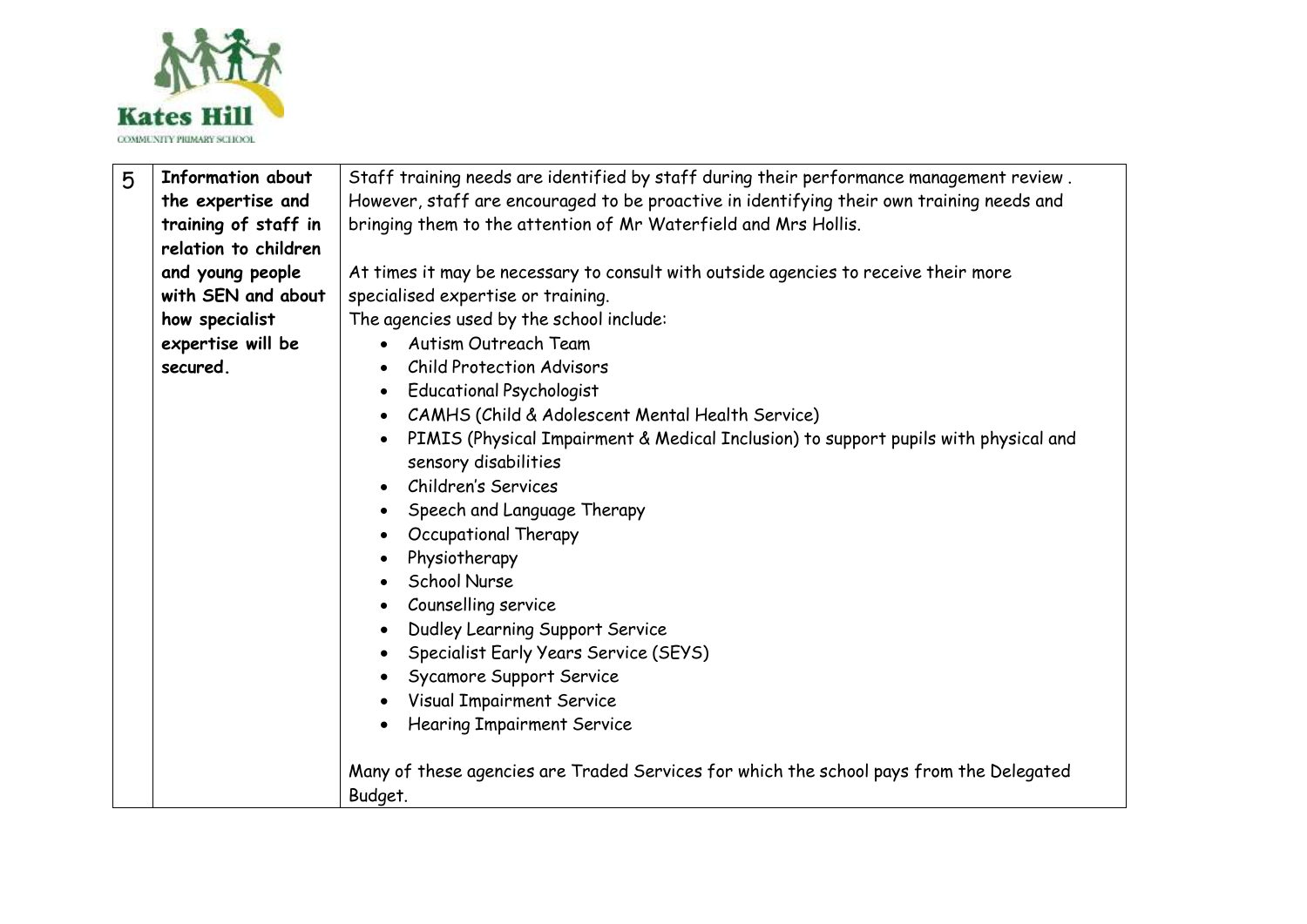

|                |                                                                                                                                                      | Mr Waterfield and Mrs Hollis also attend national training events relating to SEN Practice and<br>cascade the information to staff and Governors as appropriate.                                                                                                                                                                                                                                                                                                                                                                                                                           |
|----------------|------------------------------------------------------------------------------------------------------------------------------------------------------|--------------------------------------------------------------------------------------------------------------------------------------------------------------------------------------------------------------------------------------------------------------------------------------------------------------------------------------------------------------------------------------------------------------------------------------------------------------------------------------------------------------------------------------------------------------------------------------------|
| 6              | Information about<br>how equipment and<br>facilities to support<br>children and young<br>people with special<br>educational needs<br>will be secured | Children's specific needs are identified through the SEN review process - where specific<br>equipment is deemed to be necessary to support the learning, it is recorded onto the reports<br>submitted by outside agencies and included on the child's support plans. This is discussed with<br>the Headteacher and resources are purchased accordingly.<br>General resources for SEN are presented to the Headteacher. Funding for SEN is prioritised<br>and where a need can be demonstrated and a resource is identified to meet that need, the<br>school tries to fund the request.     |
|                |                                                                                                                                                      | The school also has close links with external support agencies such as Children in Care Education<br>Service. The Behavioral lead (Mr Cox) and Inclusion Support Manager monitor the progress and<br>needs of the children in care (CiC) in school. They attend PEP meetings and LAC reviews and act<br>upon any actions required.<br>They liase with the child's carers and class teacher and will secure funding for the involvement<br>of external agency support, or purchasing resources to meet the child's individual needs.                                                        |
| $\overline{7}$ | The arrangements<br>for consulting<br>parents of children<br>with special<br>educational needs<br>about, and involving<br>such parents in, the       | Class and/or group teachers are responsible for keeping Parents informed when they identify<br>that their child may have a Special Educational Need. They should inform parents that they will<br>be informing Mr Waterfield or Mrs Hollis of their concern.<br>All Parents can attend the Parents' Evenings, it is an opportunity for a discussion to gain an<br>overview of progress and a chance to look through their child's books with the class teacher.<br>Mr Waterfield, Mrs Hollis, and Miss Owen (Nurture) are also available for appointments to<br>discuss children with SEN. |

 $\overline{\phantom{a}}$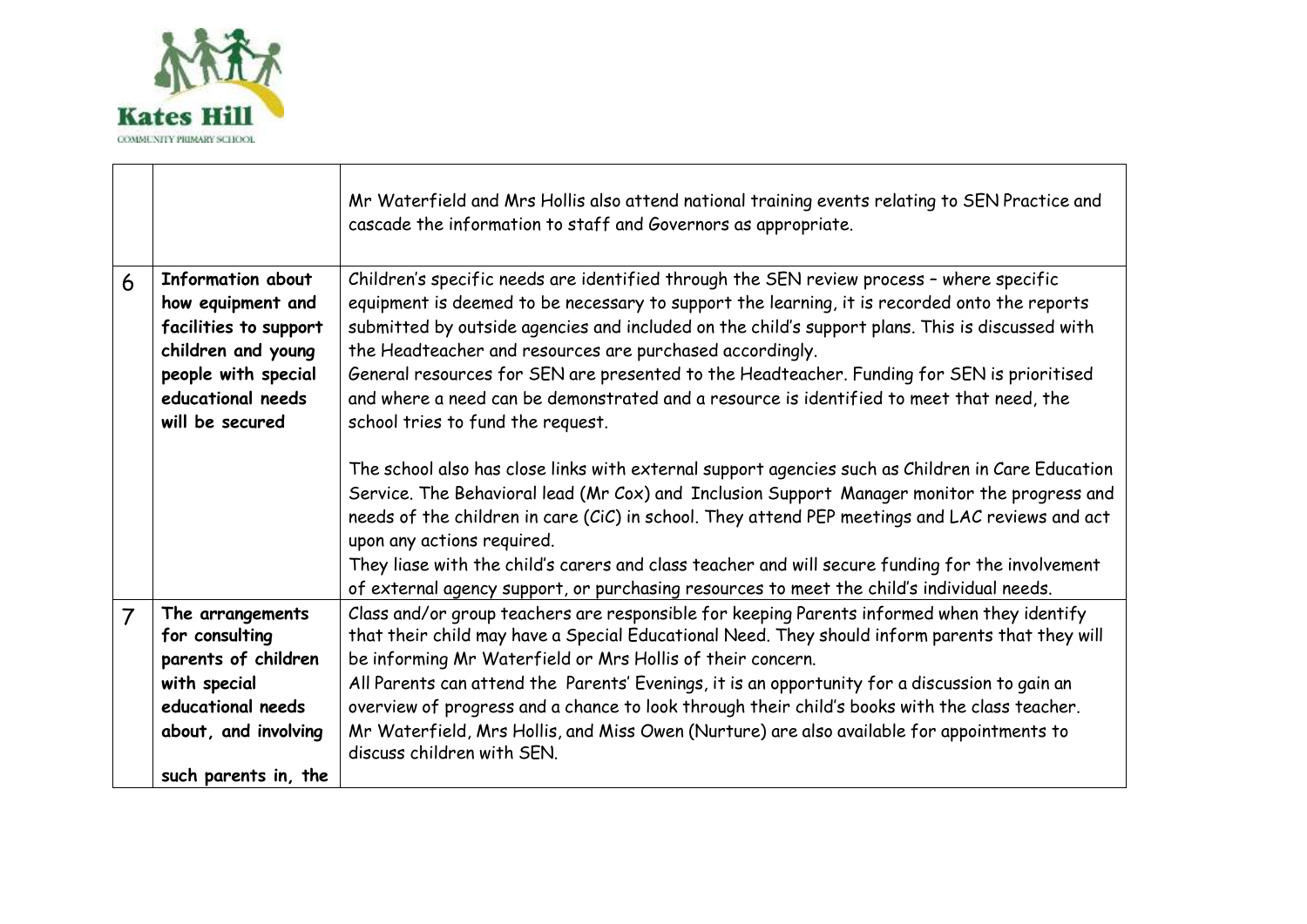

|   | education of their   | Ideas are shared with parents as to how they might work in partnership with school to support              |
|---|----------------------|------------------------------------------------------------------------------------------------------------|
|   | child                | their child at home.                                                                                       |
|   |                      | Kates Hill operates an "open door" policy - parents telephone/e-mail Mr Waterfield or Mrs                  |
|   |                      | Hollis, or make an appointment to see them. Parents are welcome to speak to their child's                  |
|   |                      | teacher or the support assistant working with their child at the beginning or end of the school            |
|   |                      |                                                                                                            |
|   |                      | day either to share a concern or to get a progress update.                                                 |
|   |                      | Children are never referred to specialist agency support services without permission from their            |
|   |                      | parents either verbal or written permission.                                                               |
| 8 | The arrangements     | Collaboration between the child, their family and the school is of the upmost importance at                |
|   | for consulting young | Kates Hill. Children who are highlighted as an SEN "Cause for Concern" are asked about how                 |
|   | people with special  | they view their learning and asked about their friendships and if there is anything they are               |
|   | educational needs    | worried about in school. Children are also asked to identify the staff they would go to if they            |
|   | about, and involving | had a concern or were worried about something or someone. The children's My Plan targets are               |
|   | them in, their       | shared with them and they are part of the review process.                                                  |
|   |                      |                                                                                                            |
|   | education.           | Children are always told about the involvement of outside agencies and are carefully introduced            |
|   |                      | to that person. Children can also be supported by a known and trusted member of the school                 |
|   |                      | staff when working with outside agency specialists.                                                        |
|   |                      | Children who are recommended for counselling have to give their consent before the counsellor              |
|   |                      | is allowed to work with them.                                                                              |
|   |                      | Parents are encouraged to be actively involved in their child's progress. Targets will be shared           |
|   |                      |                                                                                                            |
|   |                      | and discussed at the regular review meetings.                                                              |
| 9 | Any arrangements     | At Kates Hill parents are encouraged to come into school as soon as they have any concern. School          |
|   | made by the          | operates an "open door" policy for this purpose. There is usually a member of the Senior                   |
|   | governing body       | Leadership team available at all times.                                                                    |
|   | relating to the      | Complaints regarding SEN should be taken to Mr Waterfield (in the first instance) - please ring            |
|   | treatment of         | on 01384 818701 to make an appointment. If he is unavailable or if the complaint is about him or if $\mid$ |
|   | complaints from      |                                                                                                            |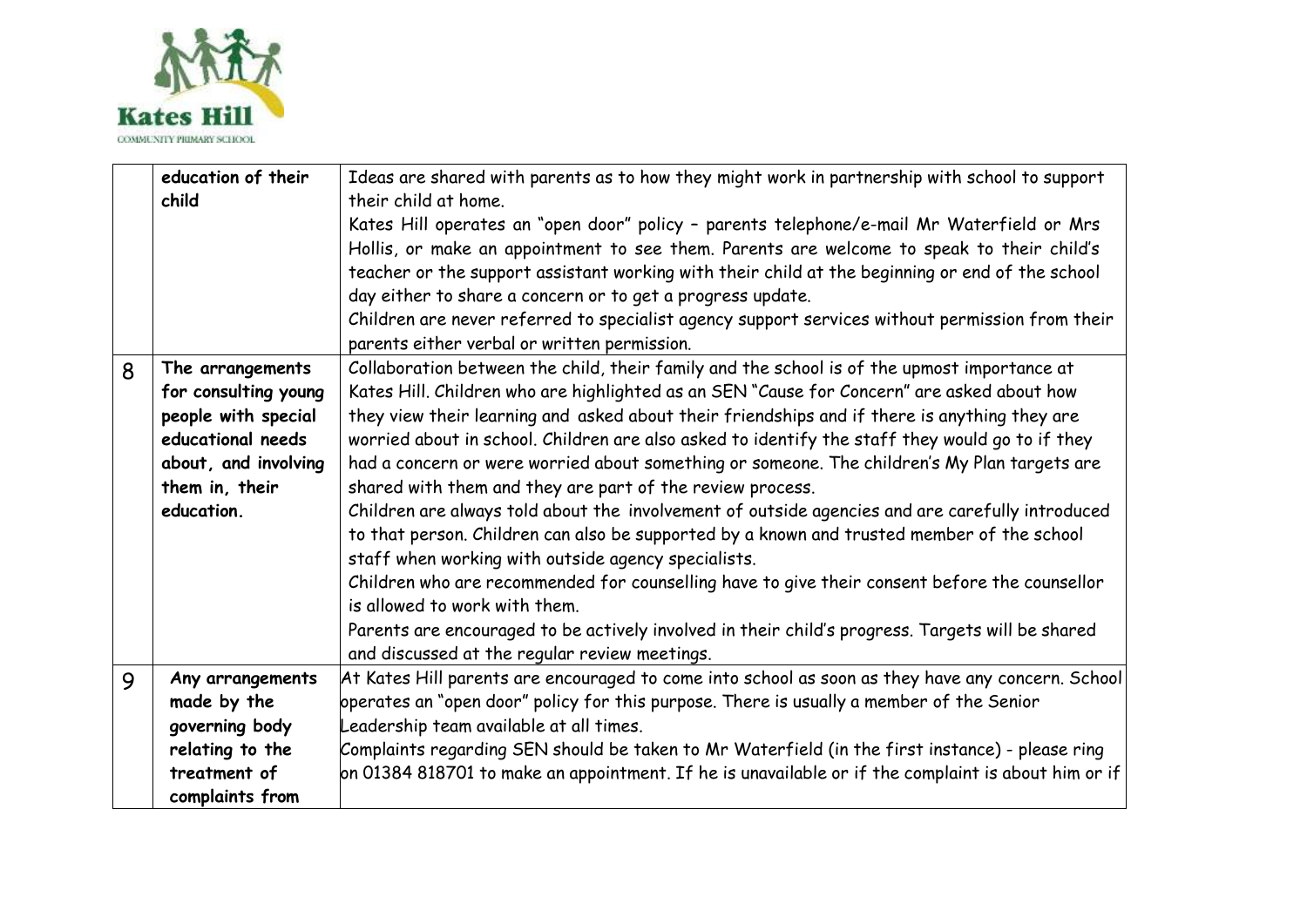

|    | parents of pupils<br>with special<br>educational needs<br>concerning the<br>provision made at<br>the school                                                                                                                   | he is unable to resolve the issue, please call into see or make an appointment to see Mrs Harvey<br>(Head Teacher)<br>If parents are still not satisfied, they should write to the of SEN governor, Mr Mike Searle.                                                                                                                                                                                                                                                                                                                                                                                                                                                                                                               |
|----|-------------------------------------------------------------------------------------------------------------------------------------------------------------------------------------------------------------------------------|-----------------------------------------------------------------------------------------------------------------------------------------------------------------------------------------------------------------------------------------------------------------------------------------------------------------------------------------------------------------------------------------------------------------------------------------------------------------------------------------------------------------------------------------------------------------------------------------------------------------------------------------------------------------------------------------------------------------------------------|
| 10 | How the school<br>involves other<br>bodies, including<br>health and social<br>services bodies,<br>local authority<br>support services and<br>voluntary<br>organisations, in<br>meeting the needs<br>of pupils with<br>special | School purchases the services of a fully trained and accredited Counsellor.<br>School can refer directly to the Physical and Sensory Support Service, Specialist Early Years,<br>Educational Psychology, for support and advice.<br>School can refer directly to health related agencies including Speech Therapy, Occupational<br>Therapy, Health Visitors and school health.<br>Referrals to CAMHS have to be made by the GP - however, school will write to the GP detailing<br>their concern and the support put in place and its impact to help with that referral.<br>Prior to any referral being made Mr Waterfield or Mrs Hollis will always discuss these referrals<br>with parents and ask them to sign a consent form. |
| 11 | The contact details<br>of support services<br>for the parents of<br>pupils with special<br>educational needs,<br>including those for<br>arrangements made                                                                     | There is a range of agencies able to support parents and /or their children in the voluntary<br>sector. School will happily discuss referrals into these agencies and support parents in making<br>referrals should they wish.<br>SENDIASS Dudley's Special Educational Needs and Disability Information, Advice and Support<br>Service (previously known as Parent Partnership) Tel: 01384 236677 email:<br>dudley.sendiass@dudley.gov.uk Web: www.dudley.gov.uk/dudleysendiass                                                                                                                                                                                                                                                  |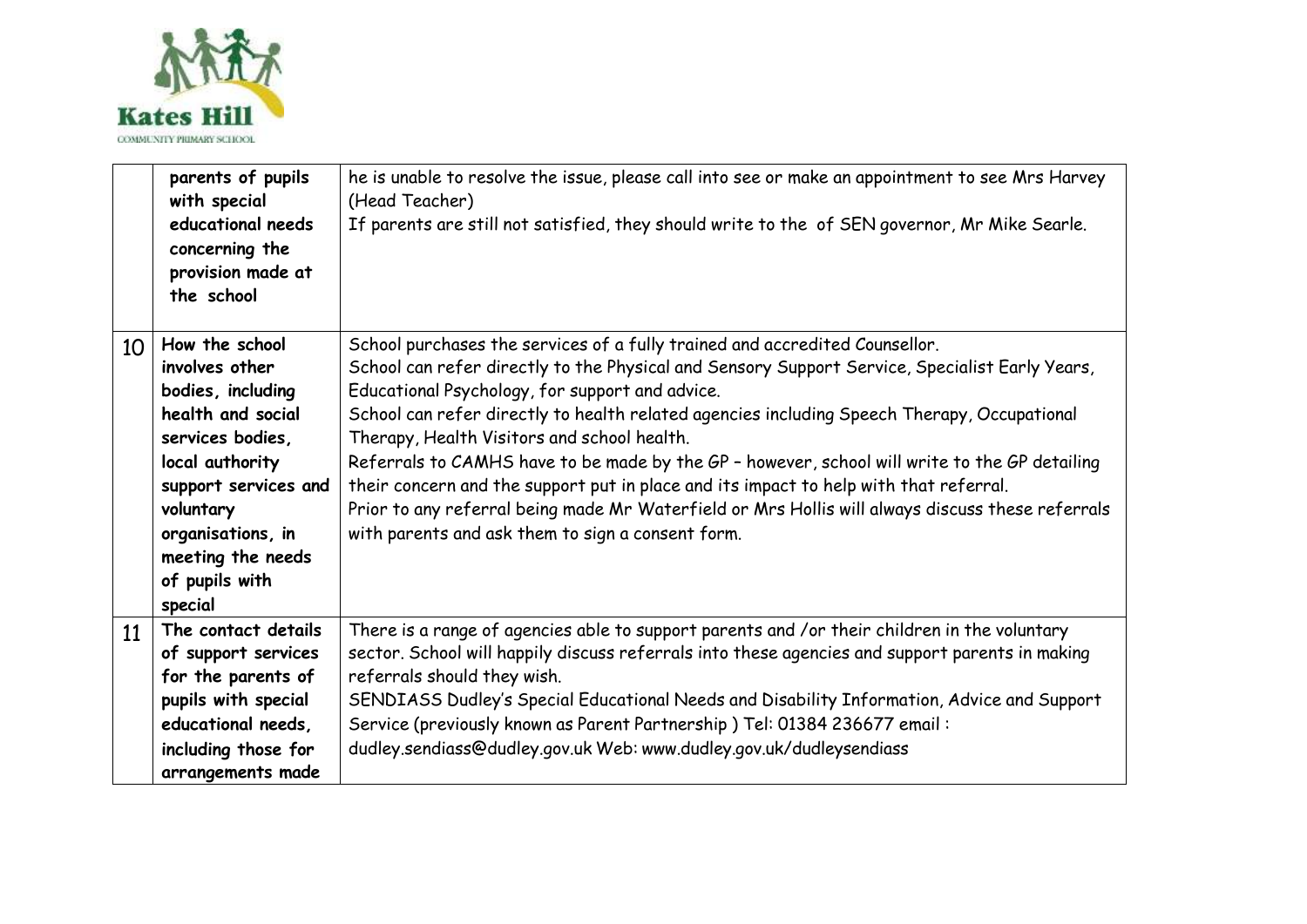

|    | in accordance with<br>clause 32                                                                                                                 |                                                                                                                                                                                                                                                                                                                                                                                                                                                                                                                                                                                                                                                                                                                                                                                                                                                                                                                                                                                                                                                                                                                                                                                                                                                                                                                                                                                                                                                                                                                                                                                                                                                                                                                                                                                                                                                                                            |
|----|-------------------------------------------------------------------------------------------------------------------------------------------------|--------------------------------------------------------------------------------------------------------------------------------------------------------------------------------------------------------------------------------------------------------------------------------------------------------------------------------------------------------------------------------------------------------------------------------------------------------------------------------------------------------------------------------------------------------------------------------------------------------------------------------------------------------------------------------------------------------------------------------------------------------------------------------------------------------------------------------------------------------------------------------------------------------------------------------------------------------------------------------------------------------------------------------------------------------------------------------------------------------------------------------------------------------------------------------------------------------------------------------------------------------------------------------------------------------------------------------------------------------------------------------------------------------------------------------------------------------------------------------------------------------------------------------------------------------------------------------------------------------------------------------------------------------------------------------------------------------------------------------------------------------------------------------------------------------------------------------------------------------------------------------------------|
| 12 | The School's<br>arrangements for<br>Supporting pupils<br>with special<br>educational needs in<br>transferring<br>between phases of<br>education | Admission and Inclusion Arrangements<br>The school's admissions criteria does not discriminate against pupils with special education<br>needs and/or disabilities, and its admissions policy has due regard for the guidance in the Code<br>of Practice which accompanies the Special Educational Needs and Disability Act 2001.<br>The school follows the current admissions criteria as laid down in the Dudley LA admissions<br>team, which is available to all parents. Provided there is a place available within the appropriate<br>year group, all children will be admitted whatever their learning ability.<br>Parents or carers seeking the admission of a pupil in receipt of a Statement of Special<br>Educational Needs/EHCP must do so through the Dudley LA's SEN Team, who will arrange the<br>appropriate consultation with the school's Governing Body regarding admission.<br>If a place at Kates Hill is available the previous school will be contacted for the child's records.<br>Where there are concerns the SENCo will be contacted by phone. Information is passed on to<br>the receiving school as soon as possible. A telephone call is made in the first instance to inform<br>the SENCo of the important information relating to the child's needs and how they might be<br>best met. If possible, Mr Waterfield will invite a member of staff from the receiving school to<br>attend a "pass on" meeting at Kates Hill or will visit the new school with parents should they<br>choose to ensure that reports and key personal information about the child is passed on.<br>Further planned visits for the child and parents can be arranged if necessary. Photo books etc.<br>can be made available for children who may struggle to cope with a change in placement. This<br>same process can be applied in reverse - for children coming to Kates Hill. |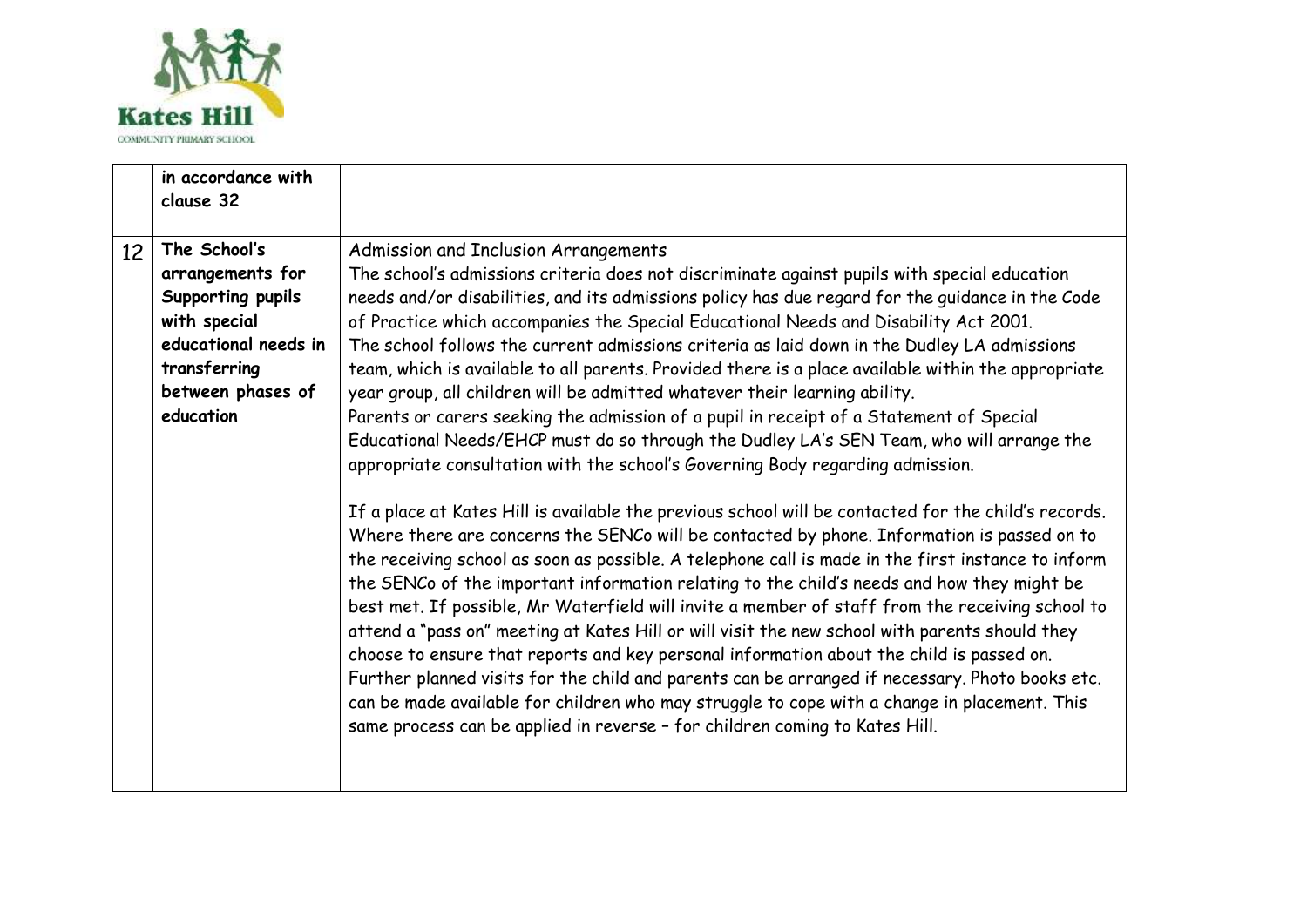

| On Entry                                                                                                                                                                                                                                                                                       |
|------------------------------------------------------------------------------------------------------------------------------------------------------------------------------------------------------------------------------------------------------------------------------------------------|
| A planned programme of visits in the summer term for pupils starting in September including<br>visits by our Early Years Phase Leader and where possible Senco or Inclusion Support Manager<br>to the Pre-School settings attended.                                                            |
| · Parent/carers are invited to a Foundation Stage Induction meeting at the school so that they<br>know what to expect and are encouraged to share any concerns with the school.                                                                                                                |
| · Class teachers and Teaching Assistants make a home visit in September, prior to children<br>starting, with an additional opportunity for children to visit the school with their parent/carer.<br>. Children start half days only and are introduced to lunchtimes before staying full time. |
| Foundation Stage to KS1                                                                                                                                                                                                                                                                        |
| Transition meeting for parents/carers delivered by Assistant Heads and class teachers.<br>· Visit to new class by reception children for up to 3 sessions                                                                                                                                      |
| · Information sharing sessions between Reception and year 1 teachers.                                                                                                                                                                                                                          |
| . The class teacher is always willing to meet parents/carers prior to the child moving to their<br>class                                                                                                                                                                                       |
| KS1 to KS2                                                                                                                                                                                                                                                                                     |
| Opportunities for year 1 to Y5 children to spend a day with their new teacher/Teaching<br>Assistant in their new class.                                                                                                                                                                        |
| · Information sharing sessions between present and new teachers, teaching assistants and<br>Nurture team, EAL support worker and Inclusion Support manager.                                                                                                                                    |
| . The class teacher is always willing to meet parents/carers prior to the child moving to their<br>class.                                                                                                                                                                                      |
|                                                                                                                                                                                                                                                                                                |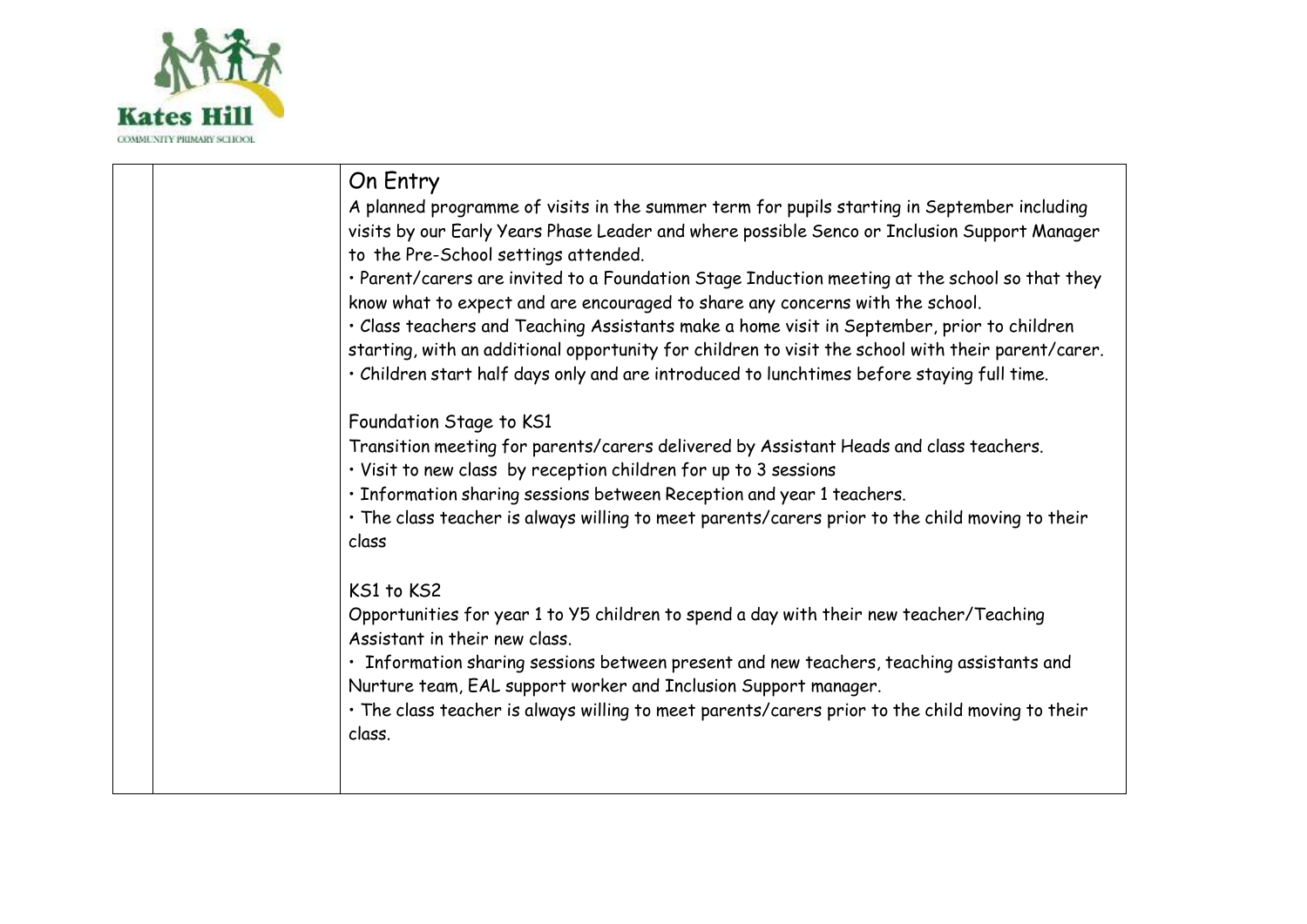

| Secondary school                                                                                                                                                                                                                                                                                                                                                                                                                                                                                                                                                                                                              |
|-------------------------------------------------------------------------------------------------------------------------------------------------------------------------------------------------------------------------------------------------------------------------------------------------------------------------------------------------------------------------------------------------------------------------------------------------------------------------------------------------------------------------------------------------------------------------------------------------------------------------------|
| · Secondary school staff visit pupils prior to them joining their new school.                                                                                                                                                                                                                                                                                                                                                                                                                                                                                                                                                 |
| . Mr Waterfield Liases with the SENCos from the secondary schools to pass on                                                                                                                                                                                                                                                                                                                                                                                                                                                                                                                                                  |
| information regarding SEN pupils.                                                                                                                                                                                                                                                                                                                                                                                                                                                                                                                                                                                             |
| In the late Spring/early Summer term, 'pass-on' meetings are held with the receiving high<br>schools to ensure the key information is available to the new high school as they plan for their<br>induction week and plan the groups and support for particular children. Additional visits are<br>made to the high school for some children before the induction week.<br>Children with statements or severe and complex needs without statements, review meetings are<br>held with the receiving school. Additional visits for the parents can also be made through Mr<br>Waterfield- he will attend with them if requested. |
| Children attend transition days at the school they will be going to.                                                                                                                                                                                                                                                                                                                                                                                                                                                                                                                                                          |
| Opportunities to work with local secondary schools are actively encouraged so that<br>children are familiar with them                                                                                                                                                                                                                                                                                                                                                                                                                                                                                                         |
| Teaching Assistants may attend Induction days with pupils if appropriate                                                                                                                                                                                                                                                                                                                                                                                                                                                                                                                                                      |
| Mid-Year Transition<br>We give children a tour of the school with their parent/carer if requested<br>. We introduce children to their new teacher and teaching assistant. Children will be assigned a<br>class buddy who will show them where they will put their coats, toilets etc.<br>· The school office staff will complete an information form with basic details and contact<br>numbers and an opportunity to purchase school uniform will be provided.<br>· A start date will be agreed.                                                                                                                              |